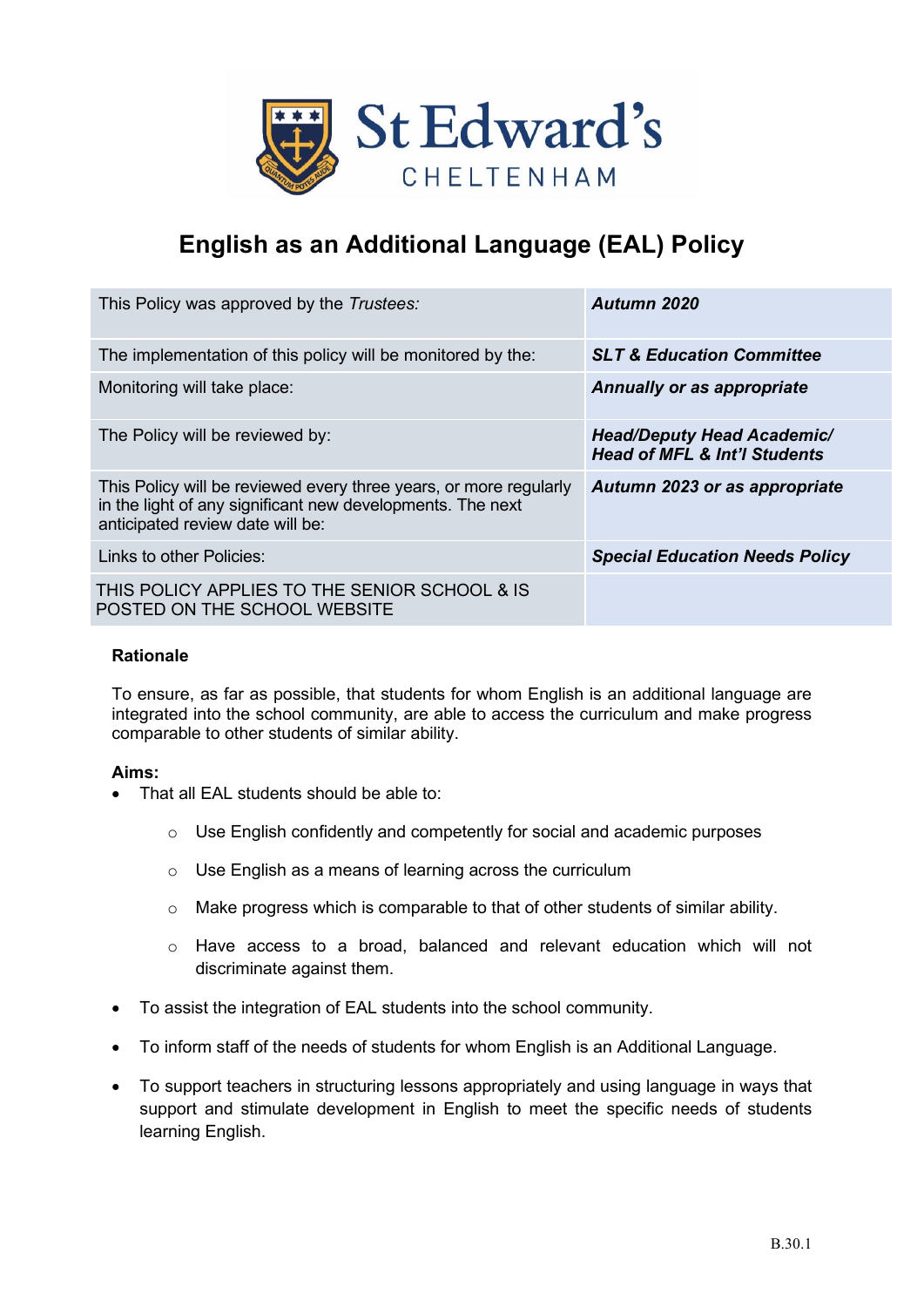- To enable EAL students to acquire the necessary qualifications for access to U.K. universities, if appropriate.
- That EAL lessons should support and develop students' appreciation and knowledge of British culture, manners and behaviour.

# **Responsibilities**

## *The Admissions Manager*

- To collect information from parents (or representative agencies) of prospective and new students with regard to English as an Additional Language and alert the Head, the Deputy Head (Academic) and the Head of International Students.
- To collect information for the Head of International Students and the Deputy Head (Academic) with regard to student performance in Public Examinations and/or prior attainment, this may include level of English and a School Report.
- To organise a Skype interview with the candidate and the Head (or Head of International Students) as part of the application process.
- To organise in conjunction with the Head of International Students for appropriate entrance papers to be completed by the applicant; these will normally include an English and Mathematics paper and additional papers in subjects considered to be necessary.

## *The Head of International Students*

- To ensure that appropriate arrangements are made for entrance examinations, e.g. modified papers and liaise with Heads of Departments and the Admissions Manager regarding these.
- To discuss EAL matters/requirements with parents or guardians as appropriate and inform them of provision.
- To ensure that children for whom English is an additional language are recorded on the EAL register.
- To provide information to Heads of Department and Heads of Year on individual student's strengths and areas for development relating to the English language.
- To advise Heads of Department of strategies to support EAL students, as appropriate.
- To inform the Deputy Head (Academic) of matters relating to provision.
- To make referrals to the Individual Learning Department of EAL students for assessment of special educational needs if the student is considered to have an underlying problem where they are not making the expected progress.
- To liaise with the Examinations Officer about entry to Public Examinations for EAL qualifications and ensure that appropriate arrangements are made where students are entitled to concessions for Public Examinations.
- To monitor the effectiveness of overall provision.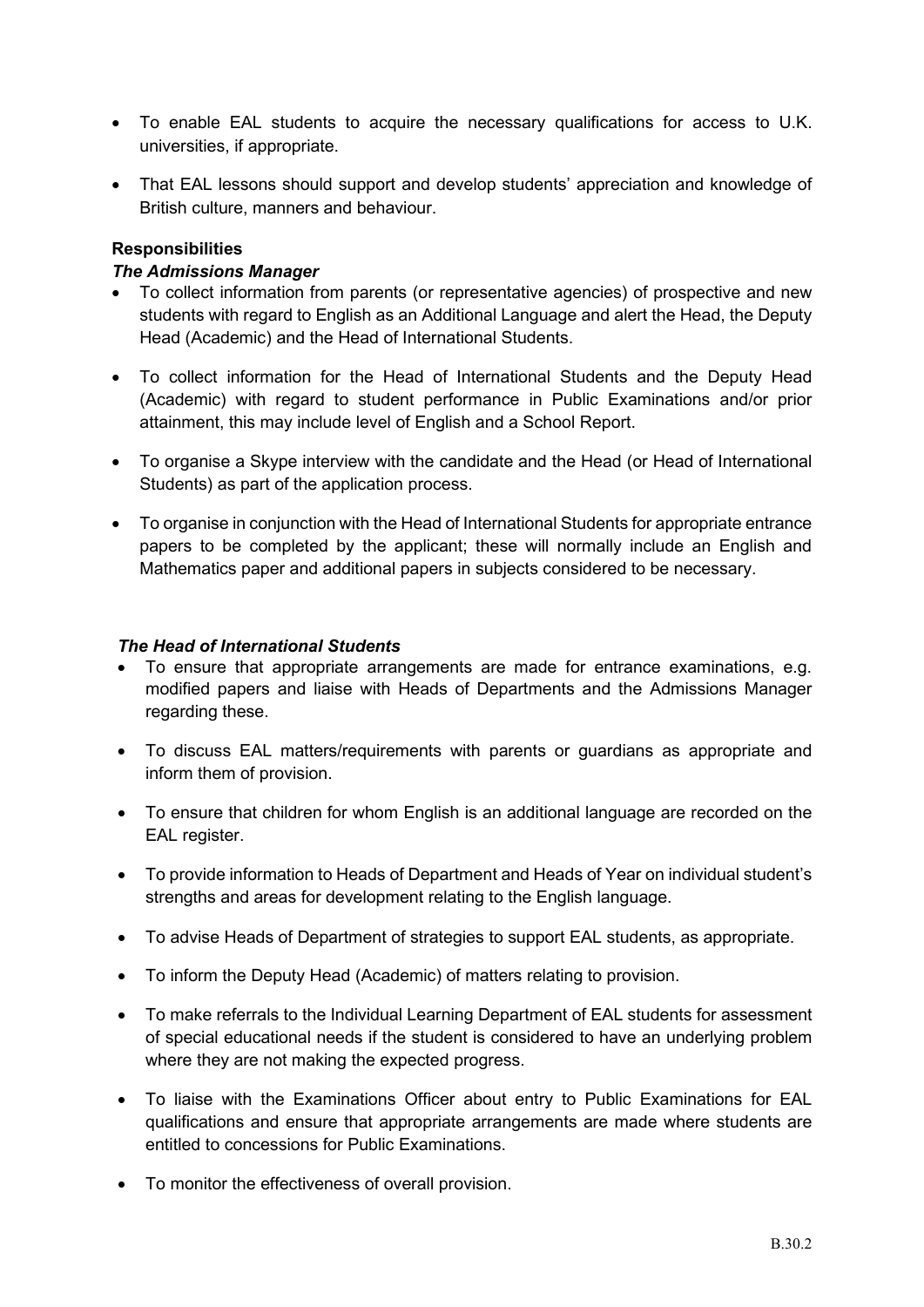## *The Pastoral and Achievement Co-ordinator*

- To conduct a baseline assessment of students' proficiency in English, during their first half term at St Edward's.
- To organise new international student induction, including arrival and series of meetings
- To liaise with Form Tutors, Heads of Year, the IL Dept and the Exams Officer on routine EAL matters
- To manage the EAL Register (and inform students and parents of exam access arrangements)
- To monitor the progress of EAL students through analysis of assessment data after each assessment and implement intervention strategies
- To timetable staff and students and regularly amend according to need
- To co-ordinate timesheets and student billing
- To deal with pastoral issues as required

### *The Academic Systems Assistant*

- To collate, check and enter EAL reports every half term
- To enter and monitor information pertaining to EAL students on ISAMS

## *The Deputy Head (Academic)*

- To discuss option choices and likely needs of EAL students new to the School with the Head of International Students.
- To review the progress of EAL students with the Head of International Students.

### *Heads of Department*

- To ensure that matters regarding students for whom English is an additional language are on departmental agendas at least once half-term, where relevant.
- To ensure that the department has a policy for supporting students for whom English is an additional language.
- To ensure that a new teacher is briefed regarding any child being taught for whom English is an additional language, where there are changes of teacher within an academic year.
- To make the Head of International Students aware via email of students who appear not to be making the expected progress and of the strategies, which are being implemented within the department to address the situation,
- To provide subject teachers with information regarding EAL students.
- To advise subject teachers on strategies to support EAL students.
- To monitor the progress of EAL students.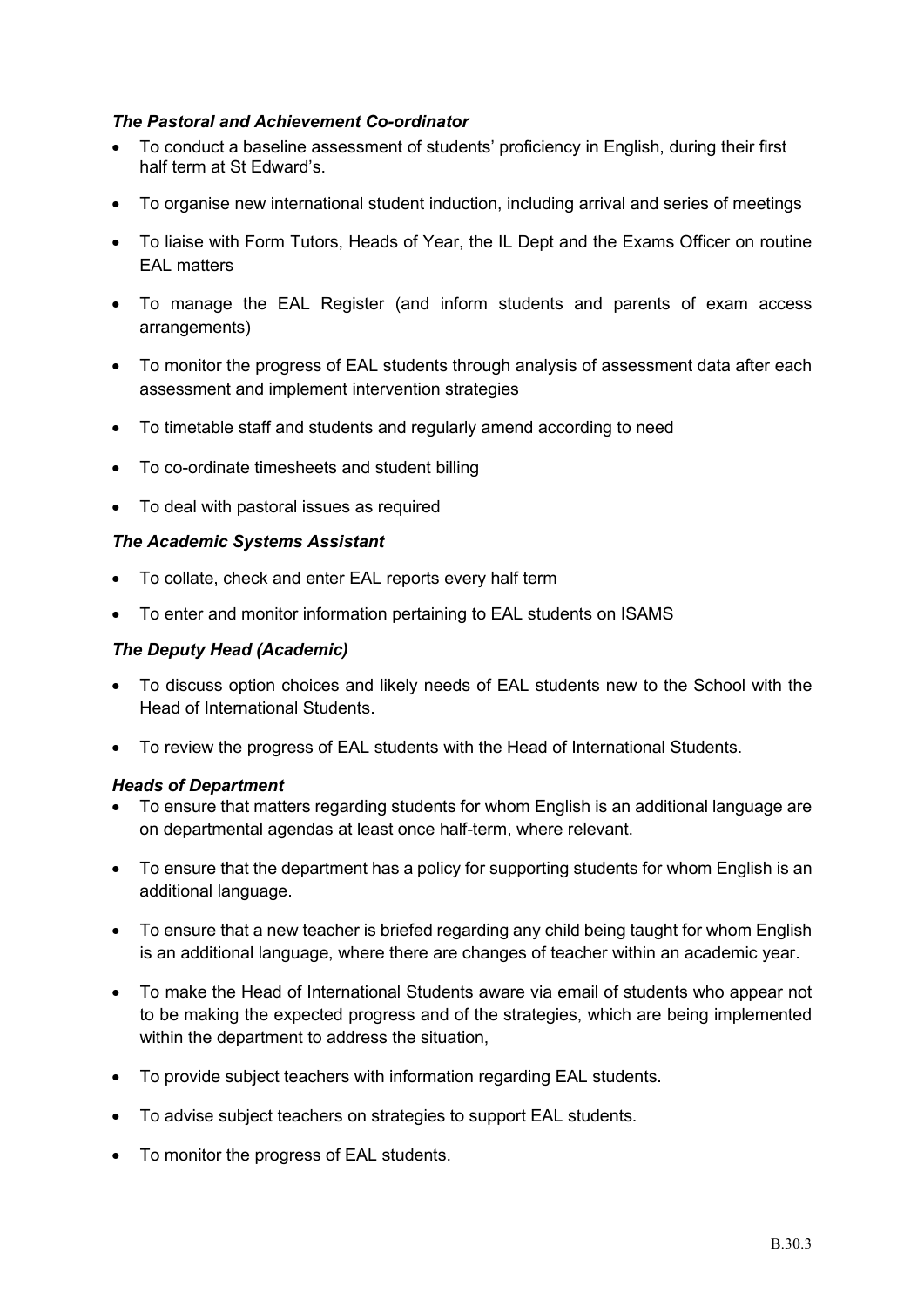# *Subject teachers*

- To appreciate that all teachers contribute to the teaching of effective spoken and written English, and this should be embedded in the teaching and learning of subject content.
- To familiarise themselves with the information on the EAL register and to record (in whatever way is most appropriate) those students they teach for whom English is an additional language.
- To ensure that students are supported in the use and understanding of subject specific vocabulary.
- To ensure that differentiation is used, as appropriate, and in line with the departmental policy, in order to allow children for whom English is an additional language greater access to subject matter.
- To follow the suggested strategies, where possible, indicated on the individual student profile sheets.
- To discuss with Heads of Department any child causing concern due to a lack of expected progress.

# *The Senior Deputy Head*

- To ensure that Heads of Year monitor the progress of students for whom English is an additional language from the pastoral perspective, especially in terms of integration into the School community.
- To consult with the Head of International Students regarding referrals as appropriate.

# *Form Tutors*

- To familiarise themselves with the information on the EAL register and to record (in whatever way is most appropriate) those students in their tutor group for whom English is an additional language.
- To use feedback from subject teachers to monitor progress and inform consultation with Heads of Year wherever there are concerns.
- To be pro-active in encouraging the progress of students for whom they have a pastoral responsibility, especially in terms of integration into the school community.
- To encourage participation in extra-curricular activities.

### **Implementation:**

- Students for whom English is an additional language are given modified entrance examination papers as appropriate.
- Overseas students undergo a baseline assessment of their proficiency in English in their first half term